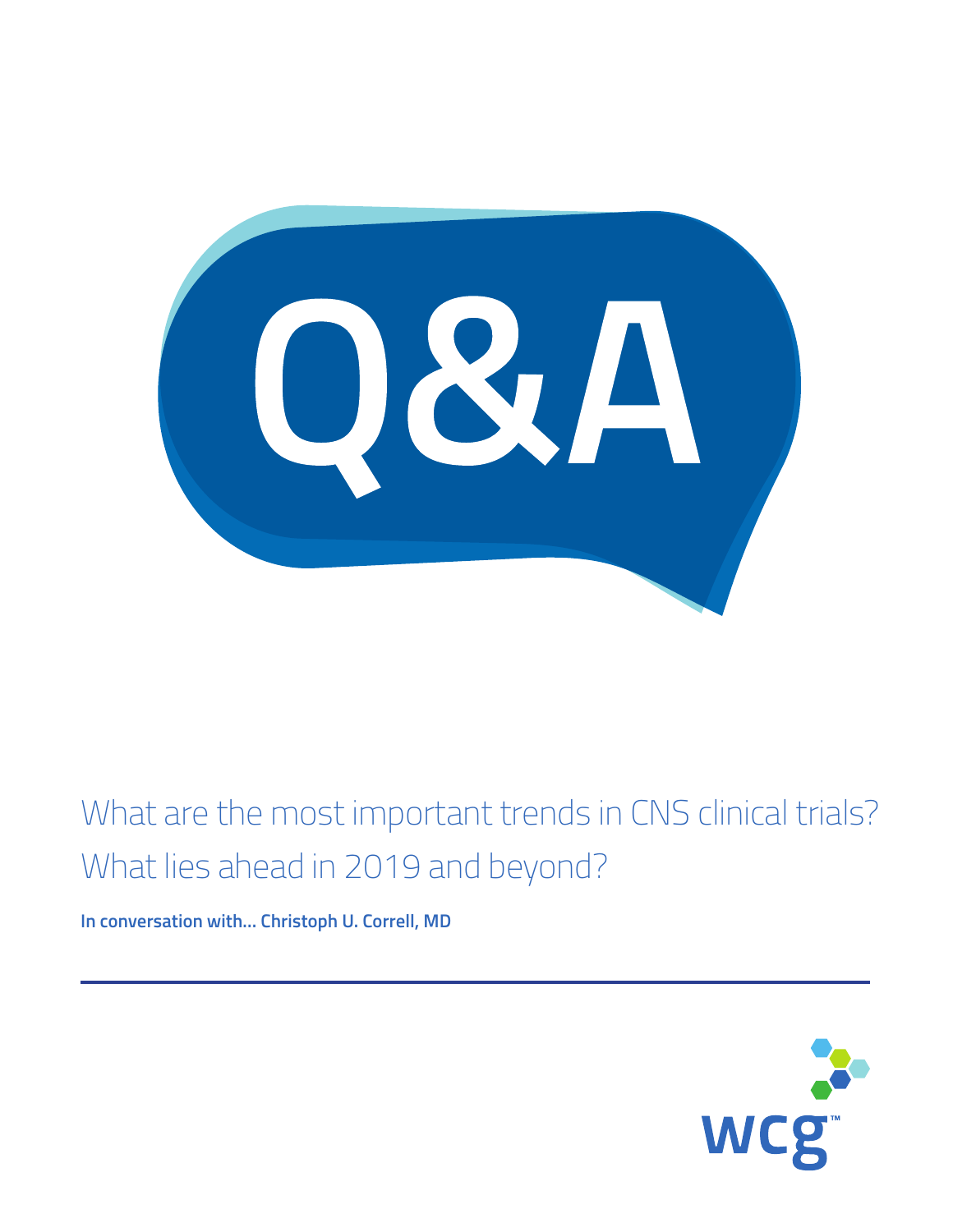## **Dr. Opler : Tell us a little about how you got into this field and what your research focus is. Q A**

**Dr. Correll** : I'm a clinical psychiatrist and clinical scientist. I actually entered psychiatry for two reasons. First, because there are four psychoanalysts in my family. I thought it must be important to try to dissect the brain in a certain way, but I soon realized that just talking doesn't really do the trick. So I focused more on biological psychiatry and psychopharmacology. The other reason is that, during my medical school years, I worked on a locked unit, one-on-one with patients. I found psychosis fascinating: I got into the field wanting to try to solve the riddle of schizophrenia, to understand it and potentially cure it. I've obviously become wiser; now it's about just pieces of it–maybe helping patients live with it better and developing therapeutics that can ease some of the suffering and improve some functionality. My research is focused on early recognition and prevention of psychosis, as well as psychopharmacology, and the comparative effectiveness of treatments.

### **Dr. Opler : Could you tell us what you see as the top three challenges in our current clinical trials environment? Q**

**Dr. Correll** : Unfortunately, we've seen many programs look promising but ultimately fail. The transition from Phase II to Phase III has been particularly difficult, and we need to understand that better. We get signals in smaller trials that are suggestive, but once they go into large explanatory Phase III trials, the results are disappointing.

 One of the related big problems is the rising and enormous placebo effect that has really invaded and undermined the signal-to-noise detection. We've seen recently meta-analyzed that: In schizophrenia, over the 45 years, the placebo effect has increased by 12.2 points and the drug effect by 1.2 points. When you have more and more sites and

Continued >



**A**

*Christoph U. Correll, MD, a member of WCG's Scientific Leadership Team, shared his thoughts in a recent conversation with Mark Opler, MD, PhD, chief research officer at WCG-MedAvante-ProPhase. Dr. Correll is both a clinical psychiatrist (for both adults and children) and a clinical scientist. His work focuses on the identification, characterization and treatment of adults and youths with severe psychiatric disorders. His particular area of expertise is psychopharmacology.*

The interview has been edited for clarity and length.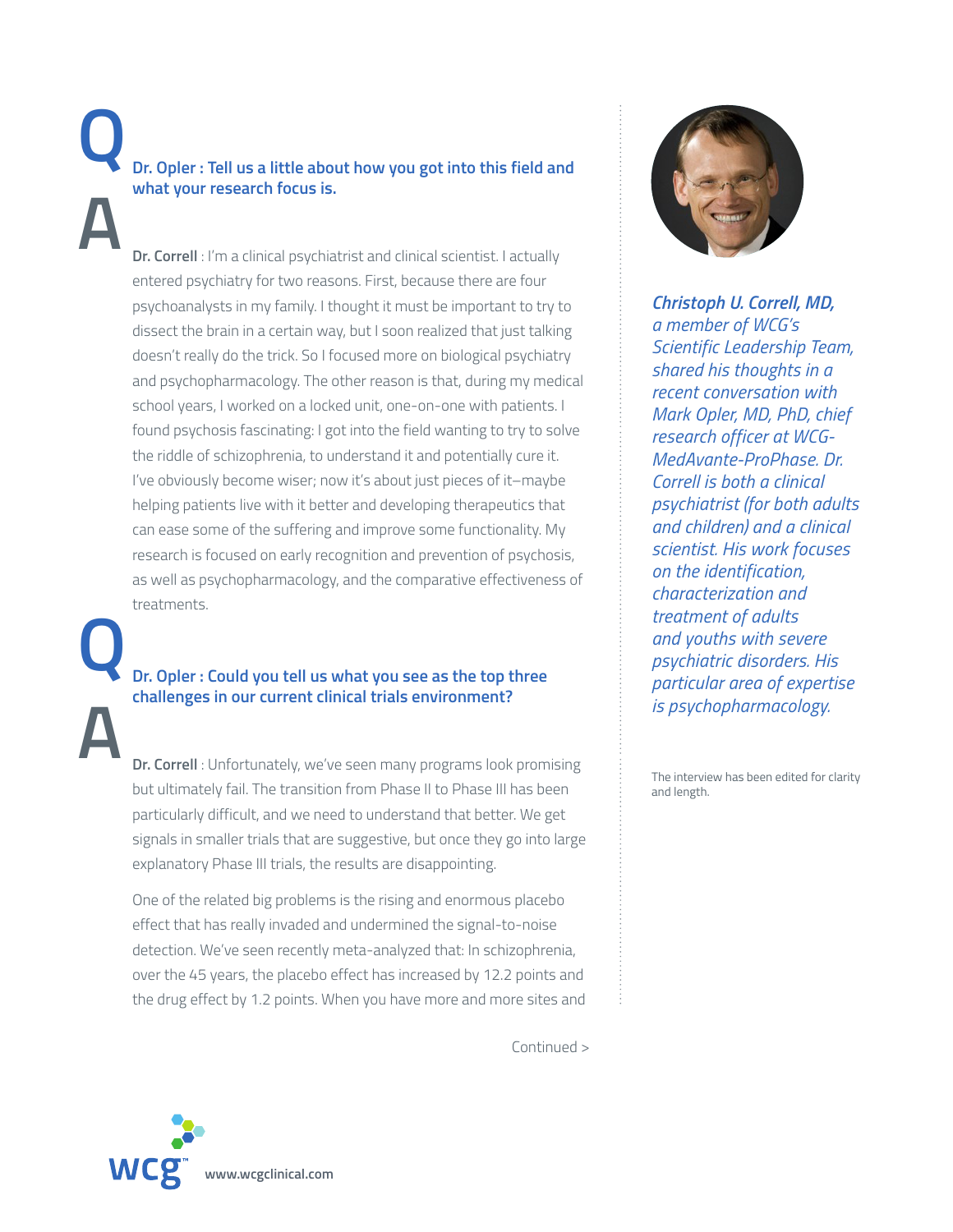more study arms, the placebo response increases; we really need to get that under control. Perhaps there is more expectation bias–and maybe some baseline inflation. We need to have methodology that can deal with that. I think that's a major challenge.

Another challenge is that we see patients intermittently and, based on their recall, we make judgments on how they actually behaved, what they felt and what they thought over a week or even longer. It's still very subjective. We need a methodology that can get a much finer-grained assessment and also more objective data, on behavior and the performance of patients.

 A related one is cross-cultural psychiatry. We're now getting approvals in many cultures, and psychiatry might be more culturally bound than we think. In some cultures, the placebo effect is even larger; especially when you only have a couple of patients per site. How do we deal with that? Researchers haven't really tapped into that.

#### **Dr. Opler : Thank you. Could you share with us a couple of examples of developments in clinical research from the past year that you are particularly excited about?**

**Dr. Correll** : I think the most exciting area at the moment–because approval appears to be right around the corner–is harnessing a glutamate system for depression. We're seeing rapid-acting antidepressants. Esketamine is on the forefront, including as an IV and now as an intranasal treatment. We've learned that our hypothesis- -that it takes several weeks until depression improves–is not necessarily right. If you have another receptor system and another approach, people feel better 40 minutes after a single IV dose-and achieve the maximum affect after a day or two. That's really exciting. Also, it is anti-suicidal; that opens different treatment paradigms. People who are currently helped in emergency rooms and are sent for admission could maybe be spared the admission. We actually get "speed jumps" into improvement and faster recovery.

 Related to that is, we have basically now, for the first time in 40 or 50 years, an opening into different receptor systems. In psychiatry, it's always been around serotonin or adrenalin or dopamine. Now, we can harness receptors related to abuse with ketamine or cannabinoids seeing–and benefit the patient. That's what I'm excited about.

 Another important development–one that's underappreciated–is that we can we use more technology to both assess and treat patients. Patients–and people in general–use technology all day, for many, many hours. Getting information for clinical trials from either the e-mental health tools that can be used as medical devices or maybe devices that measure and improve adherence. This is something I'm most excited that this could yield additional benefits for patients.

Continued >



**Q**

**A**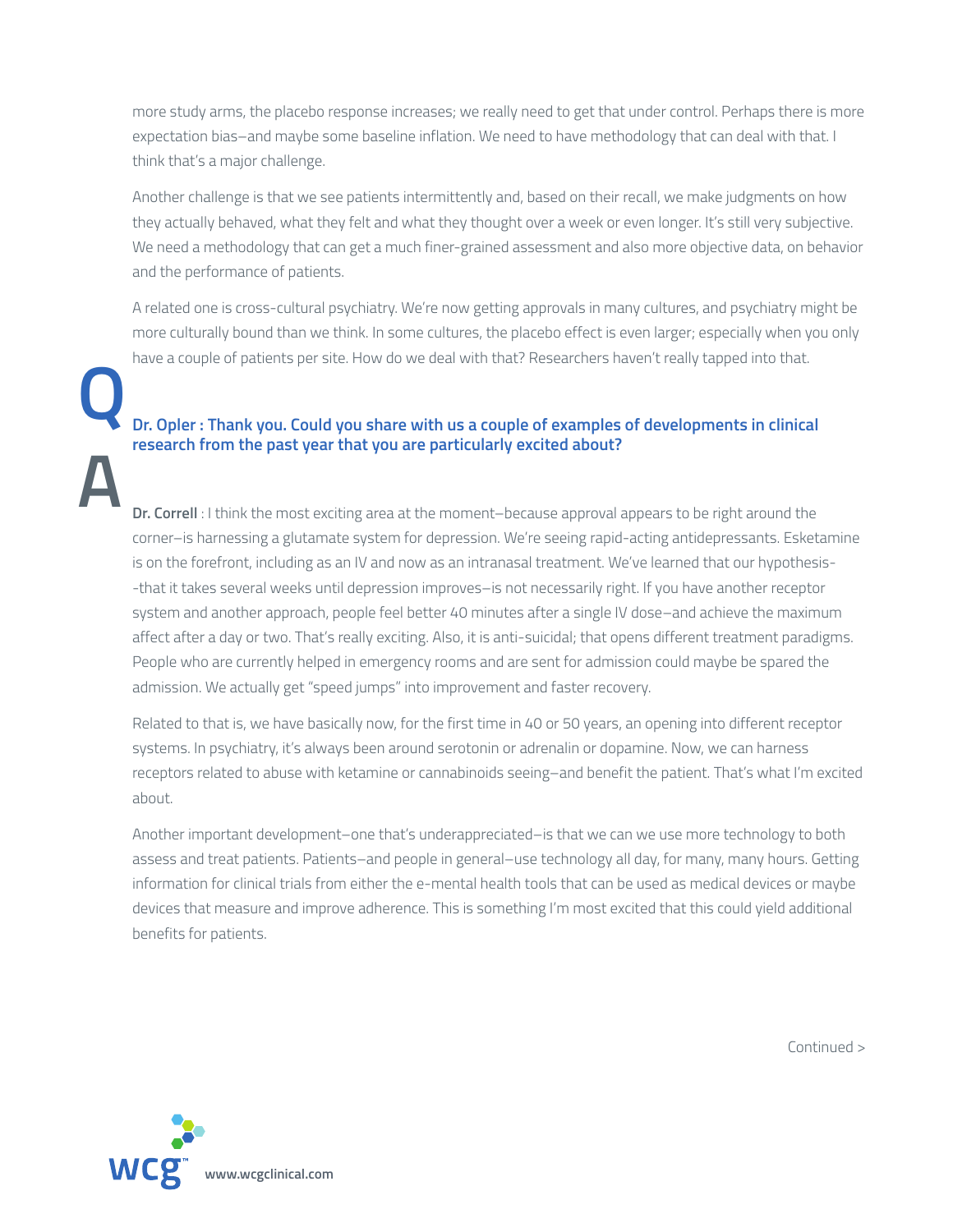**Dr. Opler : What do you see as the top three opportunities in clinical development for psychiatry? Where can we make a dent? Q A**

**Dr. Correll** : I just mentioned the use of technology. Wearables provide the opportunity to gather more objective data–and to perform interactive assessments and momentary assessments. This will help us determine whether patients actually hear voices all of the time vs. only saying it when we have them at baseline. During screening, this could actually refine the patient population we want to enroll, based on frequency and severity of certain symptoms. I think that's exciting.

 Another challenge is this: The field must move away from these broad-stroke diagnostic approaches for molecules. We must re-stratify medicine and stratify clinical trials. When a medication has a target engagement, let's say an alpha-7 agonist in the nicotinic system, you want to see whether you can actually measure that system and only enroll patients who have the deficit.

 For people who use an anti-inflammatory drug just measure people with inflammation and enroll those patients. But what the companies are still doing is, they have a hypothesis, they take all patients and then run their biomarker afterwards–when it's totally underpowered-- to see if it could have yielded a result. I think that's something where we really need to get into subgroups of patients. We might also need to reanalyze some data to see who are the super-responders; we can learn from even failed trials by identifying the potential subgroups.

 These are two areas where progress can be made quickly. Other than that, obviously, I would say we need mobile mechanisms. We need also treatments for dimensions that are not captured in the current treatment algorithm, such as negative and cognitive symptoms for people with schizophrenia, treatments for the elderly who are agitated and aggressive, and treatments that have lower risks for increased mortality. These are lower-hanging fruit than, for example, understanding and treating dementia.

**Q A**

#### **Dr. Opler : As we wrap up, could you share with us some of your predictions for what we can expect for 2019. What do you think some of the surprises are going to be in the coming year?**

**Dr. Correll** : I don't think there will be a big paradigm shift or huge surprises. One year is just too short a time– otherwise we would have seen bigger movements or rumblings already. But there's a steady flow of programs, some of them that will read out. For example, more data on esketamine will also be most likely presented to the FDA; we'll see whether there will be approval for it and for which indications. There will also be the read outs on Lumateperone for different indications than schizophrenia--for example, bipolar depression or one of the studies

Continued >